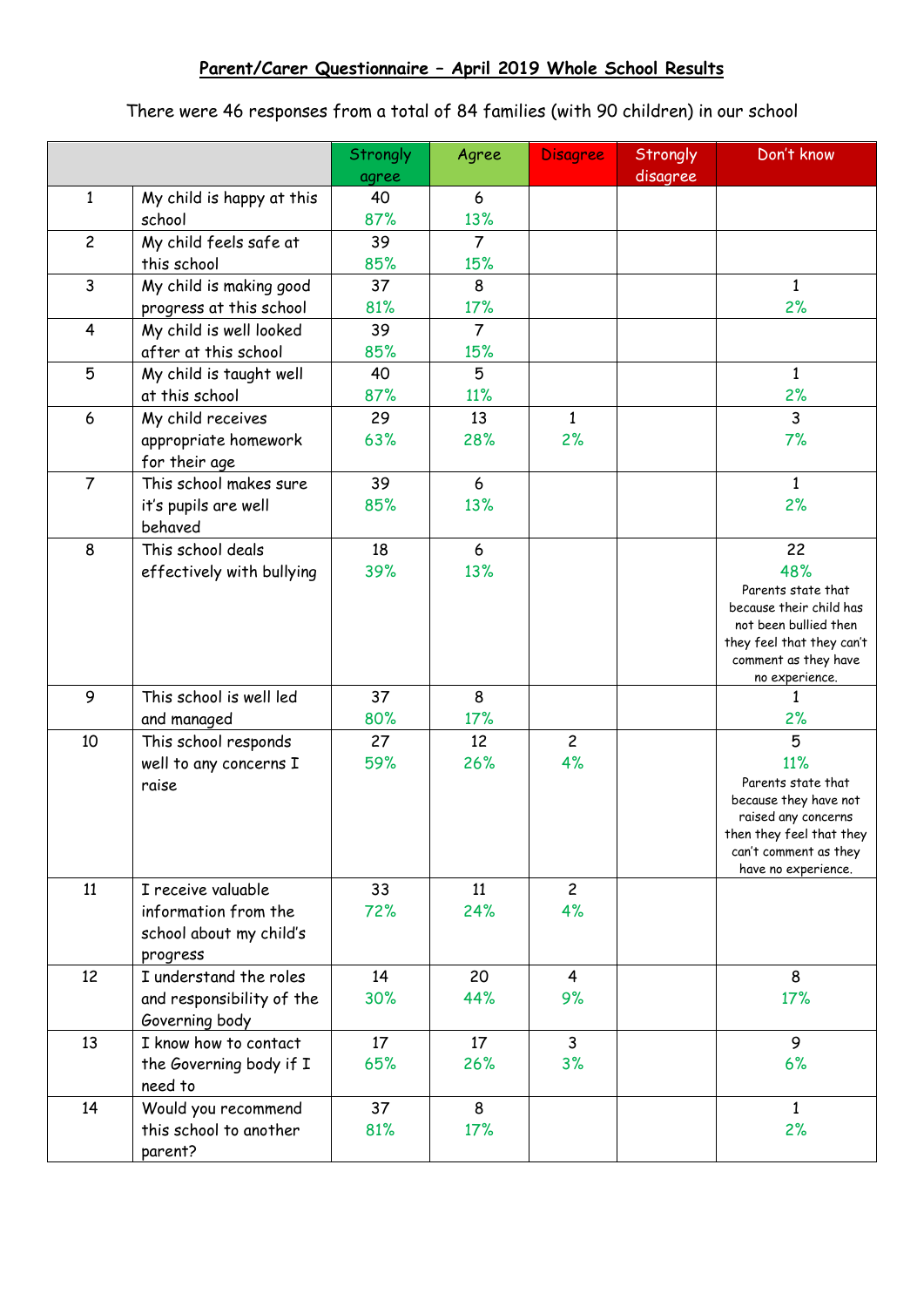NB: Children's names have been replaced with 'my child/son/daughter'. Teacher's names have been replaced with 'my child's teacher'. This helps protect identities and confidentialities.

## *What do you think are the positives about High Meadow Infant School?*

- *Excellent teachers, excellent learning ideas.*
- *Teachers really care for the children and help them achieve their full potential.*
- *The staff! Really believe the staff play such a huge role in the positivity relating to the school. Cannot speak highly enough about all of the staff at High Meadow. My child's teacher really is a one-off and I know my child is really lucky to have had her. I also love the newsletter every week!*
- *Children are taught values from young age.*
- *The teachers all seem totally committed and genuinely have the best interests of the children at the front of their minds. It's a very caring and fun school but also focused on learning (but in an enjoyable way) You do so much with the kids.*
- *High quality of teaching.*
- *Teachers genuinely care.*
- *High expectations from children academically and morally.*
- *Wide range of activities per term.*
- *Variety of teaching methods (interactive assemblies, arts, storytelling)*
- *Fantastic teachers and great ideas and training to make learning fun.*
- *Offers a wide range of learning practices. Has a strong sense of values and reinforcing positive behaviour.*
- *Particularly like Forest School.*
- *Friendly staff and teachers.*
- *Very personalised approach to teaching.*
- *Good communication with parent.*
- *Involvement of parents with events, ie Harvest Festival and Mother's Day relax.*
- *The energy and warmth from the staff.*
- *All staff are excellent, very passionate about the learning of the children. Larks and Owls offers great activities.*
- *Our child's teacher is wonderful and has done wonders with our child. He has made some great friends and enjoys going every day.*
- *Fantastic learning values.*
- *Love how all children mix and interact together.*
- *Teaching.*
- *I like that it's a relatively small school and the children are in a safe, positive environment.*
- *Really welcoming and teachers are approachable.*
- *Well balanced with teaching assistants and personal one-to-one with children.*
- *There's a lovely family feel. The children feel valued and listened to and are made to feel important.*
- *Forest school is a massive asset and wonderful opportunity for the children to appreciate nature during all seasons and whatever the weather*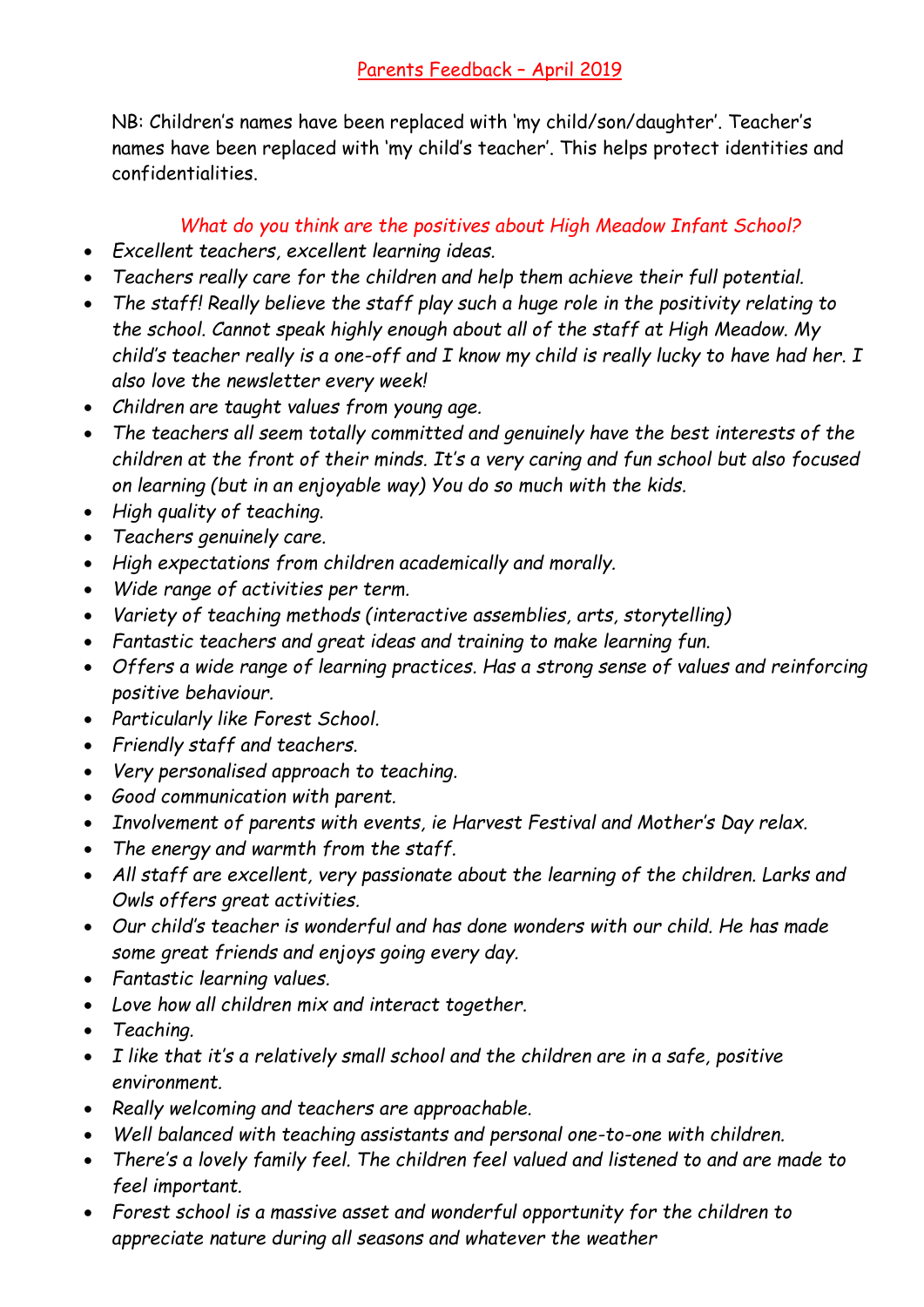- *There are lots of positives to High Meadow; Forest Schools, Arts Week, great teaching, caring staff, assemblies where parents can attend, Mother's and Father's days, theatre trips.*
- *Lovely community school, good communication, keep parents involved, fabulous teaching staff.*
- *The size, quality of teachers, good communication.*
- *The attitudes of the teachers is encouraging. Larks and Owls club is amazing, feel happy leaving child in their care.*
- *Excellent communication via Homeroom, email and parents evenings.*
- *Lovely range of learning activities for the children; there is a real sense of fun and pleasure integrated into the curriculum which sparks a passion for discovery. Our child loves to come home and tell us all about what he's doing so we can carry on at home.*
- *Outstanding staff who take the time to get to know all the children and make them feel valued.*
- *Real focus on promoting a sense of resilience and self-motivation in the children.*
- *It's staff. The positive atmosphere, excellent communication. Larks and Owls Club is brilliant. Very excited about the planned expansion.*
- *Focus on manners, good behaviour and it's personal. I like that it'snot too large andall staff know the children well and genuinely care about their education and growth and well-being.*
- *A welcoming environment with friendly, helpful staff. The children are always encouraged to do their best. The parents are involved in what the children do – assemblies, workshops, etc.*
- *It's lovely to see my child happy.*
- *Parents are well informed of events/dates. Forest school is great for the children. Lovely clean and tidy school. Very good teachers.*
- *Close knit school, friendly, approachable staff. My child is very happy here.*
- *Forest school – my child loves every session.*
- *Teachers work hard and are committed.*
- *Amazing teaching staff, including all support.*
- *Community feel to the school.*
- *Exciting opportunities offered (eg, maths club) and to be offered in Year 3 (violin). Celebration assemblies. Homeroom.*
- *The children have lots of opportunities to take part in exciting activities.*
- *The teachers are great and the children are happy and safe.*
- *That every teacher knows every pupils name and no child 'gets lost'.*
- *That the head teacher involves herself in all aspects eg, dinnertime and also teaches.*
- *Forest school is brilliant. The effort that goes into Mother's day, Father's day and other events is fantastic.*
- *It is a great school! Because it is one form entry all the children appear to be known by name by most staff. As a parent this makes you feel your child is nurtured during the school day. Particularly for those children who are not so confident at school.*
- *The teachers, every single one of them are a credit to the school and what makes it.*
- *It has good morals instilled into the children and the education is vast and well executed.*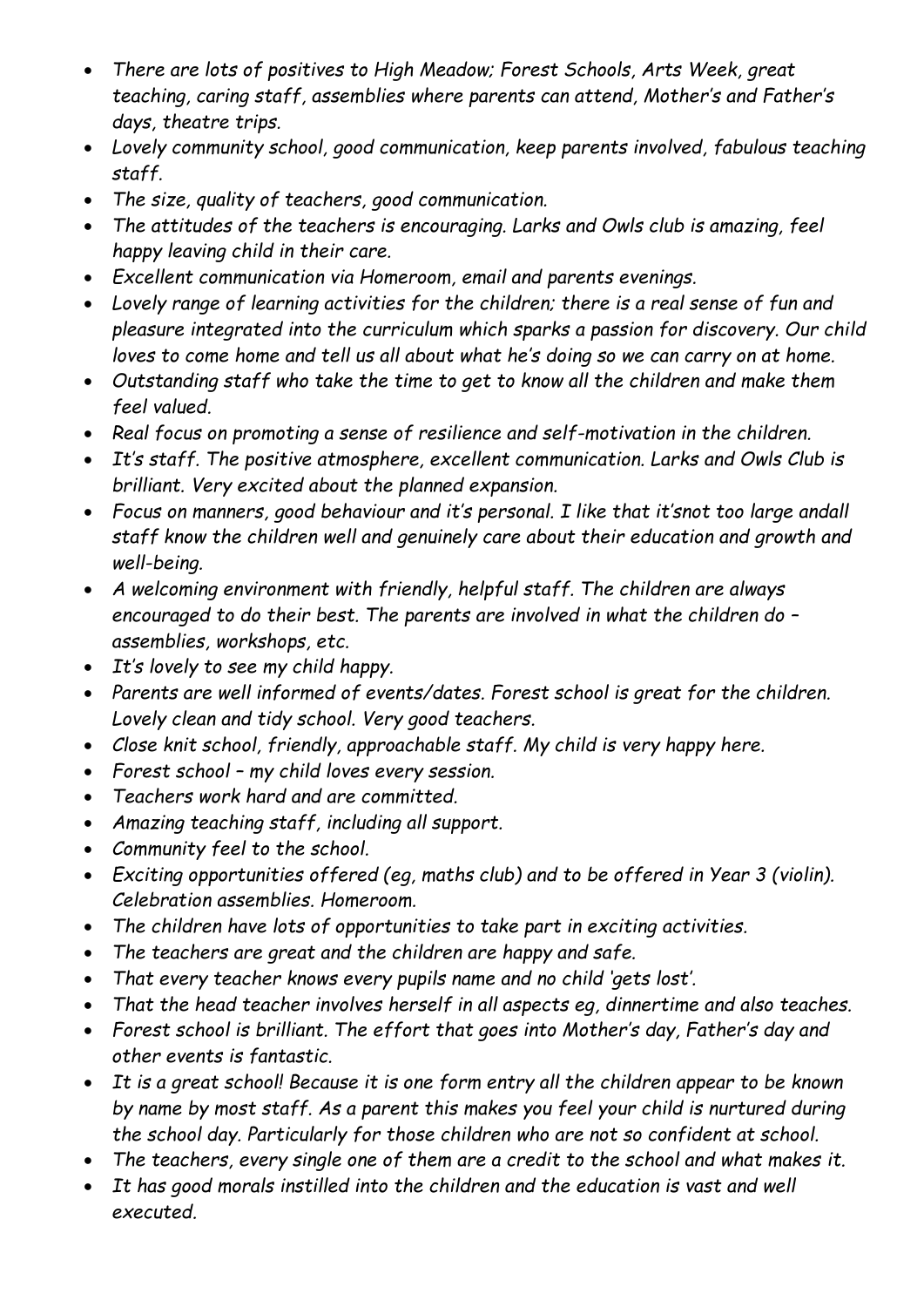- *Caring, involving, Forest school is massive plus. Always there to support parents if any bullying issues.*
- *I am impressed with the breadth and depth of the subjects that are covered.*
- *The extra-curricular activities on offer and events that parents can participate in.*
- *Always welcoming. Forest school and the availability of staff to work with smaller groups or one-to-one.*
- *My child is progressing well due to the exceptional teaching.*
- *The teachers are amazing and have great bonds with the children.*

## How can we further improve our school? Are there any further comments you would like to share about High Meadow Infant School?

*For ease of reference we have collated responses to both of these questions under separate heading/themes and identified how many parents have raised it. This allows us to consider a balanced approach to our responses.*

| <b>Themes</b>                                                | How many<br>parents<br>have raised<br>this? | Our response                                                                                                                                                                                                                                                                                                                           |
|--------------------------------------------------------------|---------------------------------------------|----------------------------------------------------------------------------------------------------------------------------------------------------------------------------------------------------------------------------------------------------------------------------------------------------------------------------------------|
| More resources for<br>playtime                               | one                                         | Children have access to a range of equipment during<br>playtimes which is rotated on a weekly basis. These<br>include hoops, beanbags, books, skipping ropes, bats<br>and balls, etc                                                                                                                                                   |
| Homework more<br>structured and more<br>often                | one                                         | Children have a wide range of homework opportunities<br>including home learning logs, times tables, spellings and<br>reading. Previously years 1 and 2 had formal maths and<br>English homework work books but feedback from<br>parents was that they were too time consuming and<br>formal. We believe we now have the balance right. |
| Workshops/meetings<br>during the day                         | two                                         | We try to offer parent workshops at different times<br>throughout the year so across the year, parents can<br>access at least one or two.                                                                                                                                                                                              |
| Childcare provision<br>during school<br>plays/events         | one                                         | We give parents as much notice as possible about<br>events (at least a terms notice on most occasions and<br>sometimes two terms) so that childcare can be<br>organised with families and friends.                                                                                                                                     |
| Different children<br>to be chosen to do<br>different things | one                                         | I am confident that teachers choose a range of<br>different children fairly across the academic year to<br>do a range of different things.                                                                                                                                                                                             |
| Worries over the<br>completion of the<br>new school building | two                                         | I am just as frustrated as the two parents who raised<br>this issue. I trust that the Local authority will deliver<br>the new build in the newly revised times and have plans<br>in place to mitigate any further delays.                                                                                                              |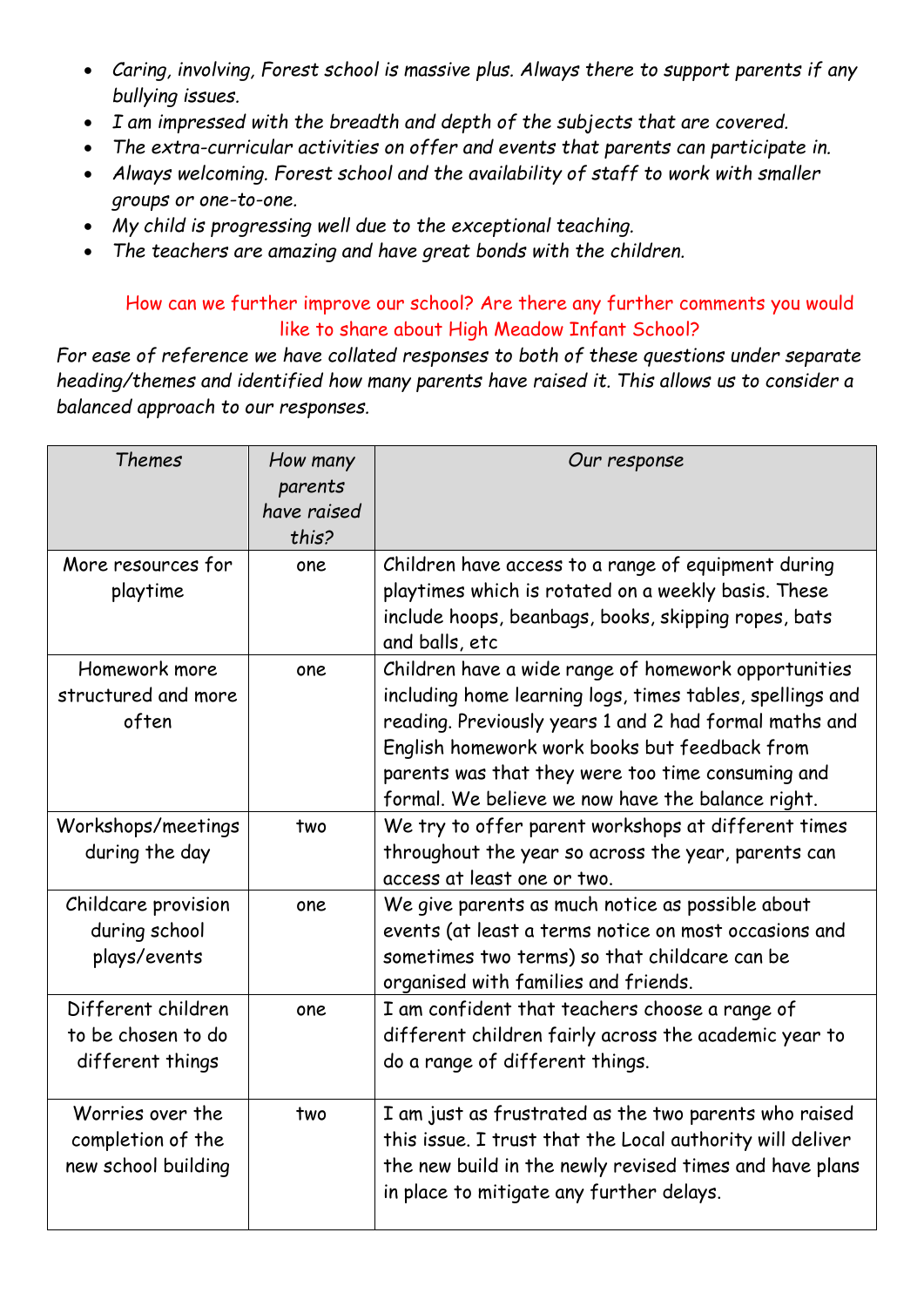| Unsure about the<br>new uniform for the<br>juniors                                             | two   | We have had a hugely positive response to the smarter<br>uniform for the juniors. We believe that this will<br>further help children be proud of their school and<br>their community.                                                                                                                                                                                                                                                                                                                                                                                                                                                                    |
|------------------------------------------------------------------------------------------------|-------|----------------------------------------------------------------------------------------------------------------------------------------------------------------------------------------------------------------------------------------------------------------------------------------------------------------------------------------------------------------------------------------------------------------------------------------------------------------------------------------------------------------------------------------------------------------------------------------------------------------------------------------------------------|
| Unsure about having<br>a head boy/girl in<br>the juniors                                       | two   | We recognise that children respond powerfully to being<br>given extra responsibilities. The roles of head boy and<br>head girl will empower children in the juniors to<br>experience leadership opportunities as well as personal<br>growth.                                                                                                                                                                                                                                                                                                                                                                                                             |
| Encourage children<br>who don't push<br>themselves forward<br>or volunteer to do<br>something. | one   | We pride ourselves on having the highest of<br>expectations for every child however, we will never<br>push a child into doing something they really do not<br>want to do. At High Meadow we will always encourage<br>them to take safe risks and try new things however<br>this desire has to come from the child.                                                                                                                                                                                                                                                                                                                                       |
| More after school<br>clubs/activities                                                          | one   | Larks and Owls use our school hall every day before<br>and after school which restricts the amount of clubs<br>we can offer however we have definitely improved over<br>the past twelve months in the range we offer. In the<br>future, we hope to have a separate building for Larks<br>and Owls so as to free up the hall for more after<br>school clubs/activities                                                                                                                                                                                                                                                                                    |
| Parents at sports<br>day                                                                       | five  | For as long as I can remember (my son was here 20<br>years ago) parents have been unable to come to Sports<br>Day due to space restrictions. As you are aware we<br>have a small grassed area at the back of the school<br>which simply is not big enough for a sports day with<br>parents. We do run a sports day (on the penultimate<br>day of the summer term) but it is just for the children<br>and is about participation, not competition. However,<br>we will be exploring the option of Sports Days for the<br>juniors in 2020, potentially using either another<br>schools field or a local park. Details will be released<br>nearer the time. |
| Bigger school<br>size/footprint                                                                | one   | We are expanding and are exploring the potential of<br>using more space at the back of the school for the<br>children to play on which is currently not used.                                                                                                                                                                                                                                                                                                                                                                                                                                                                                            |
| Inter school sports<br>competitions                                                            | one   | We are really excited about this and will definitely be<br>doing more of these as we expand.                                                                                                                                                                                                                                                                                                                                                                                                                                                                                                                                                             |
| Parents at school<br>fairs/events                                                              | three | We have tried both options (parents at the fairs and<br>not) and due again to space restrictions in the hall, only<br>a small amount of parents available to help at the fairs<br>and teacher workload we feel we have now achieved a<br>good balance. We have two of the fairs (the Christmas<br>and spring fairs) where children have the opportunity                                                                                                                                                                                                                                                                                                  |